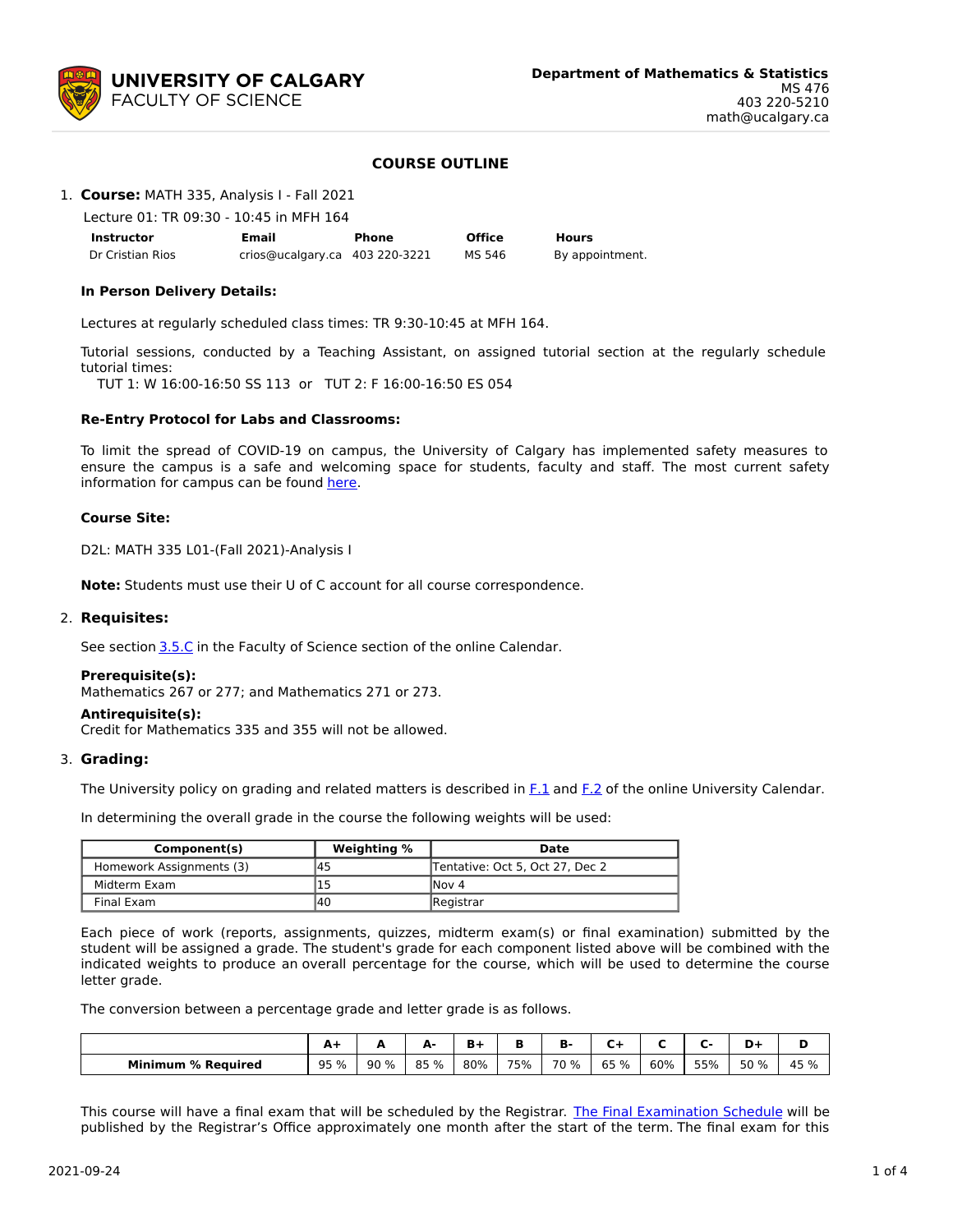course will be designed to be completed within 3 hours.

The University of Calgary offers a [flexible](https://www.ucalgary.ca/pubs/calendar/current/f-1-3.html) grade option, Credit Granted (CG) to support student's breadth of learning and student wellness. Faculty units may have additional requirements or restrictions for the use of the CG grade at the faculty, degree or program level. To see the full list of Faculty of Science courses where CG is not eligible, please visit the following website: [https://science.ucalgary.ca/current-students/undergraduate/program](https://science.ucalgary.ca/current-students/undergraduate/program-advising/flexible-grading-option-cg-grade)advising/flexible-grading-option-cg-grade

# 4. **Missed Components Of Term Work:**

The university has suspended the requirement for students to provide evidence for absences. Please do not attend medical clinics for medical notes or Commissioners for Oaths for statutory declarations.

In the event that a student legitimately fails to submit any online assessment on time (e.g. due to illness etc...), please contact the course coordinator, or the course instructor if this course does not have a coordinator to arrange for a re-adjustment of a submission date. Absences not reported within 48 hours will not be accommodated. If an excused absence is approved, one possible arrangement is that the percentage weight of the legitimately missed assignment could also be pro-rated among the components of the course. This option is at the discretion of the coordinator and may not be a viable option based on the design of this course.

### 5. **Scheduled Out-of-Class Activities:**

There are no scheduled out of class activities for this course.

### 6. **Course Materials:**

Required Textbook(s):

Michael E. Taylor, Introduction to Analysis in One Variable: American Mathematical Society.

Any additional materials will be posted in course D2L page.

In order to successfully engage in their learning experiences at the University of Calgary, students taking online, remote and blended courses are required to have reliable access to the following technology:

- A computer with a supported operating system, as well as the latest security, and malware updates;
- A current and updated web browser;
- Webcam/Camera (built-in or external);
- Microphone and speaker (built-in or external), or headset with microphone;
- Current antivirus and/or firewall software enabled;
- Stable internet connection.

For more information please refer to the UofC [ELearning](https://elearn.ucalgary.ca/technology-requirements-for-students) online website.

## 7. **Examination Policy:**

No aids are allowed on tests or examinations.

Students should also read the Calendar, [Section](http://www.ucalgary.ca/pubs/calendar/current/g.html) G, on Examinations.

## 8. **Approved Mandatory And Optional Course Supplemental Fees:**

There are no mandatory or optional course supplemental fees for this course.

## 9. **Writing Across The Curriculum Statement:**

For all components of the course, in any written work, the quality of the student's writing (language, spelling, grammar, presentation etc.) can be a factor in the evaluation of the work. See also Section [E.2](http://www.ucalgary.ca/pubs/calendar/current/e-2.html) of the University Calendar.

All submitted homework and exams must be clearly labeled with the student's name and homework or test number.

All submitted material must be properly typed or clearly and neatly hand-written. A poor presentation of the work may negatively affect the assessment of the materials submitted.

## 10. **Human Studies Statement:**

Students will not participate as subjects or researchers in human studies.

See also [Section](http://www.ucalgary.ca/pubs/calendar/current/e-5.html) E.5 of the University Calendar.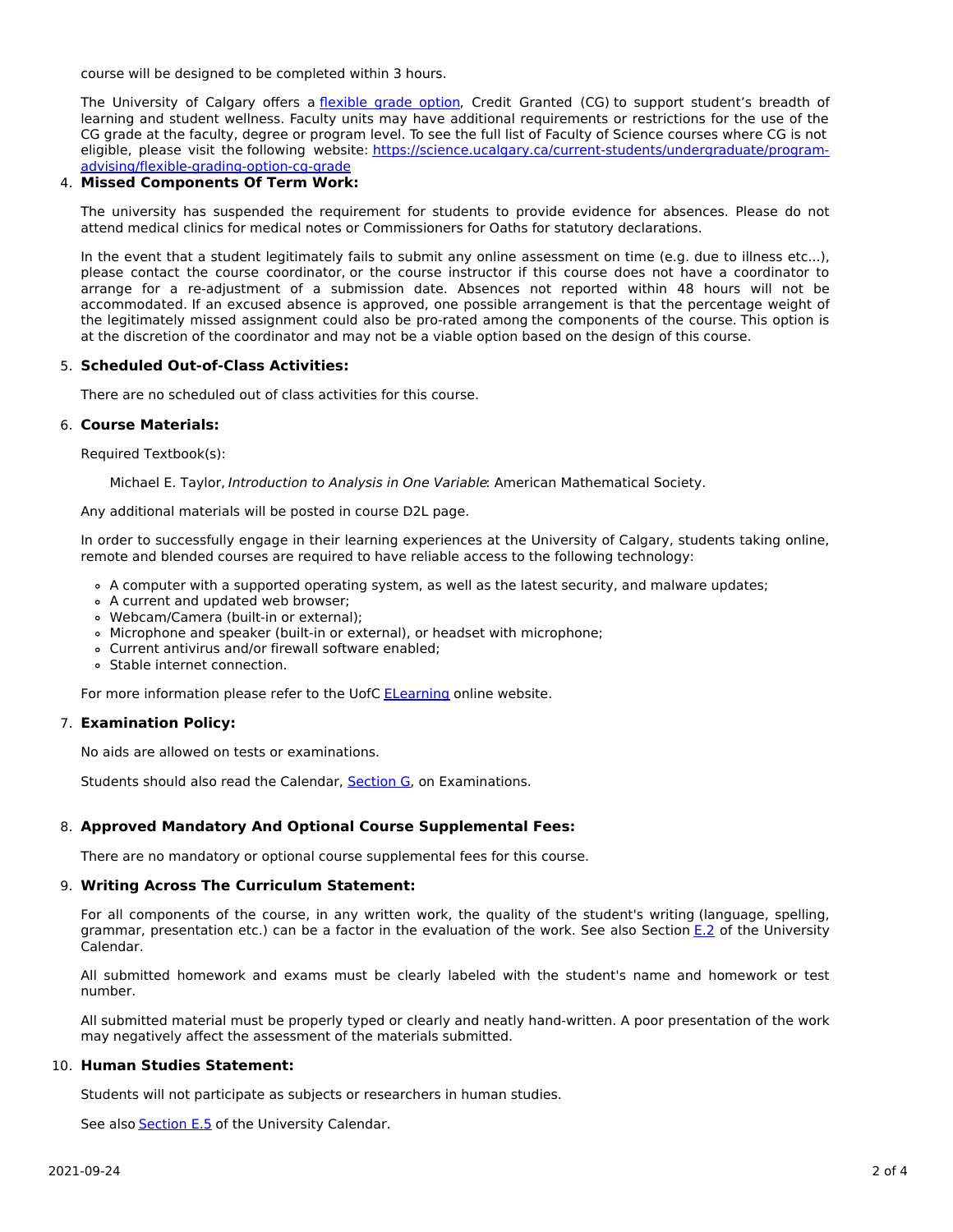## 11. **Reappraisal Of Grades:**

A student wishing a reappraisal, should first attempt to review the graded work with the Course coordinator/instructor or department offering the course. Students with sufficient academic grounds may request a reappraisal. Non-academic grounds are not relevant for grade reappraisals. Students should be aware that the grade being reappraised may be raised, lowered or remain the same. See [Section](http://www.ucalgary.ca/pubs/calendar/current/i-3.html) I.3 of the University Calendar.

- a. **Term Work:** The student should present their rationale as effectively and as fully as possible to the Course coordinator/instructor within **ten business days** of either being notified about the mark, or of the item's return to the class. If the student is not satisfied with the outcome, the student shall submit the Reappraisal of Graded Term work form to the department in which the course is offered within 2 business days of receiving the decision from the instructor. The Department will arrange for a reappraisal of the work within the next ten business days. The reappraisal will only be considered if the student provides a detailed rationale that outlines where and for what reason an error is suspected. See sections  $1.1$  and  $1.2$  of the University Calendar
- b. **Final Exam:**The student shall submit the request to Enrolment Services. See [Section](http://www.ucalgary.ca/pubs/calendar/current/i-3.html) I.3 of the University Calendar.

Any communication regarding homework assignments must be submitted to the course Teaching Assistant, while communications regarding the two exams must be directed to the course instructor.

## 12. **Other Important Information For Students:**

- a. **Mental Health** The University of Calgary recognizes the pivotal role that student mental health plays in physical health, social connectedness and academic success, and aspires to create a caring and supportive campus community where individuals can freely talk about mental health and receive supports when needed. We encourage you to explore the mental health resources available throughout the university community, such as counselling, self-help resources, peer support or skills-building available through the SU Wellness Centre (Room 370, MacEwan Student Centre, Mental Health [Services](https://www.ucalgary.ca/wellnesscentre/services/mental-health-services) Website) and the Campus Mental Health Strategy website [\(Mental](http://www.ucalgary.ca/mentalhealth) Health).
- b. **SU Wellness Services:** For more information, see [www.ucalgary.ca/wellnesscentre](http://www.ucalgary.ca/wellnesscentre) or call [403-210-9355.](tel:4032109355)
- c. **Sexual Violence:** The Sexual Violence Support Advocate, Carla Bertsch, can provide confidential support and information regarding sexual violence to all members of the university community. Carla can be reached by email [\(svsa@ucalgary.ca](mailto:svsa@ucalgary.ca)) or phone at [403-220-2208](tel:4032202208). The complete University of Calgary policy on sexual violence can be viewed at [\(https://www.ucalgary.ca/legal-services/sites/default/files/teams/1/Policies-Sexual](https://www.ucalgary.ca/legal-services/sites/default/files/teams/1/Policies-Sexual-and-Gender-Based-Violence-Policy.pdf)and-Gender-Based-Violence-Policy.pdf)
- d. **Misconduct:** Academic integrity is the foundation of the development and acquisition of knowledge and is based on values of honesty, trust, responsibility, and respect. We expect members of our community to act with integrity. Research integrity, ethics, and principles of conduct are key to academic integrity. Members of our campus community are required to abide by our institutional Code of [Conduct](https://www.ucalgary.ca/legal-services/sites/default/files/teams/1/Policies-Code-of-Conduct.pdf) and promote academic integrity in upholding the University of Calgary's reputation of excellence. Some examples of academic misconduct include but are not limited to: posting course material to online platforms or file sharing without the course instructor's consent; submitting or presenting work as if it were the student's own work; submitting or presenting work in one course which has also been submitted in another course without the instructor's permission; borrowing experimental values from others without the instructor's approval; falsification/fabrication of experimental values in a report. Please read the following to inform yourself more on academic integrity:

Student [Handbook](https://www.ucalgary.ca/live-uc-ucalgary-site/sites/default/files/teams/9/AI-Student-handbook-1.pdf) on Academic Integrity Student Academic Misconduct [Policy](https://www.ucalgary.ca/legal-services/sites/default/files/teams/1/Policies-Student-Academic-Misconduct-Policy.pdf) and [Procedure](https://www.ucalgary.ca/legal-services/sites/default/files/teams/1/Policies-Student-Academic-Misconduct-Procedure.pdf) [Research](https://www.ucalgary.ca/legal-services/sites/default/files/teams/1/Policies-Research-Integrity-Policy.pdf) Integrity Policy

Additional information is available on the Student Success Centre [Academic](https://ucalgary.ca/student-services/student-success/learning/academic-integrity) Integrity page

## e. **Academic Accommodation Policy:**

It is the student's responsibility to request academic accommodations according to the University policies and procedures listed below. The student accommodation policy can be found at: <https://www.ucalgary.ca/legal-services/sites/default/files/teams/1/Policies-Student-Accommodation-Policy.pdf>

Students needing an accommodation because of a disability or medical condition should communicate this need to Student Accessibility Services in accordance with the Procedure for Accommodations for Students with Disabilities: [https://www.ucalgary.ca/legal-services/sites/default/files/teams/1/Policies-Accommodation](https://www.ucalgary.ca/legal-services/sites/default/files/teams/1/Policies-Accommodation-for-Students-with-Disabilities-Procedure.pdf)for-Students-with-Disabilities-Procedure.pdf.